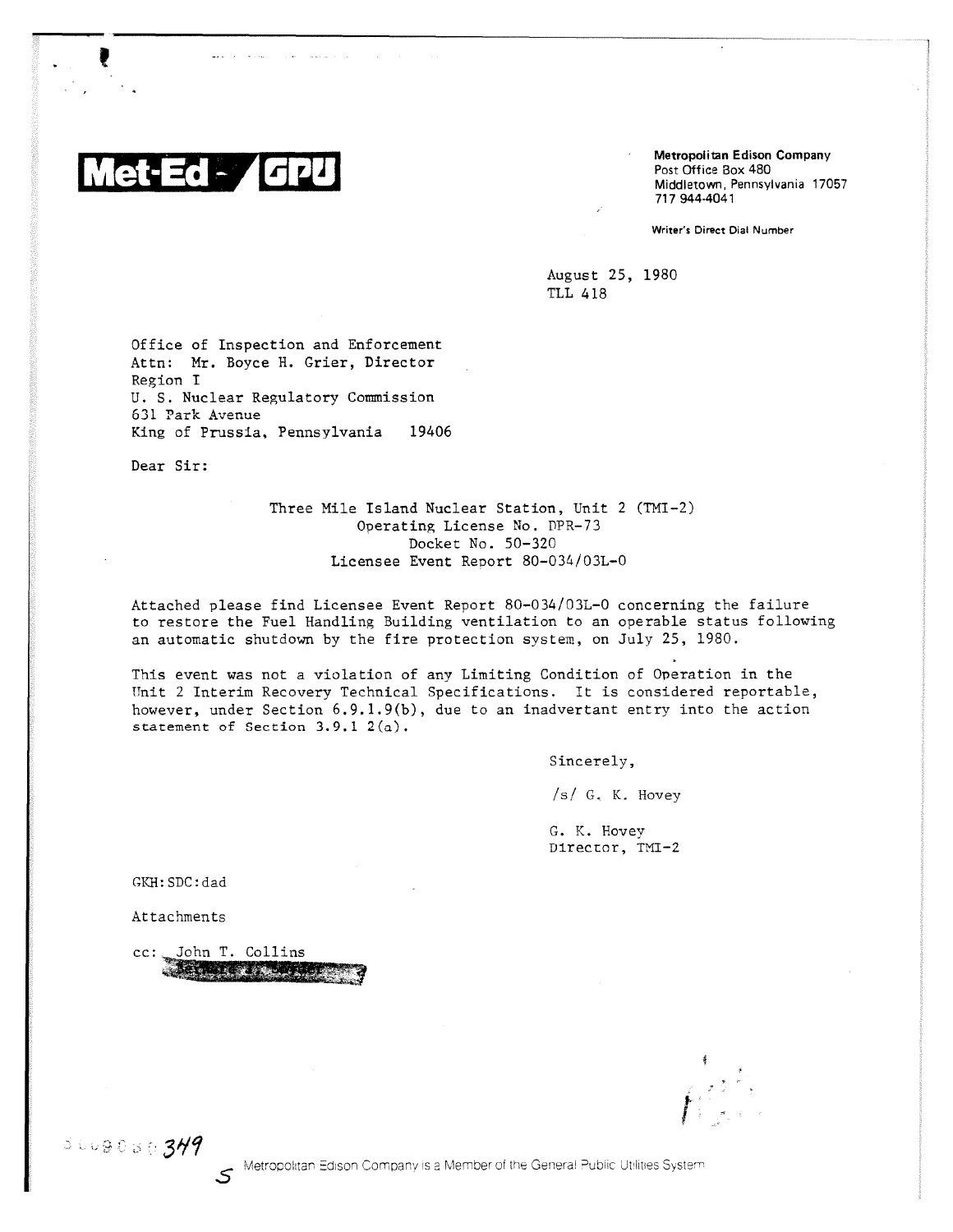|                                     | Attachment l<br>TLL 418                                                                                                                                                                                                                                                                                                                                                                                                                                     |
|-------------------------------------|-------------------------------------------------------------------------------------------------------------------------------------------------------------------------------------------------------------------------------------------------------------------------------------------------------------------------------------------------------------------------------------------------------------------------------------------------------------|
| NAC FORM 366<br>(7.77)              | U. S. NUCLEAR REGULATORY COMMISSION<br>LICENSEE EVENT REPORT                                                                                                                                                                                                                                                                                                                                                                                                |
|                                     | PLEASE PRINT OR TYPE ALL REQUIRED INFORMATION)<br>CONTROL BLOCK: [<br>$\cup$                                                                                                                                                                                                                                                                                                                                                                                |
|                                     | $\underbrace{0 \mid 0 \mid 0 \mid 0 \mid - \mid 0 \mid 0}_{\text{gewise numbers}}$<br>0<br>$\left( 5\right)$<br>$\overline{\mathbf{z}}$                                                                                                                                                                                                                                                                                                                     |
| CON'T<br>011<br>0  2                | 5   0   0   0   3   2   0   0   0   2   2   5   8   0   0   8   2   2   5   8   0   0   8   2   0   0   8   2  <br>0(9)<br>SOURCE L<br>$\left( 6\right)$<br>EVENT DESCRIPTION AND PROBABLE CONSEQUENCES (10)<br>During Recovery Mode of Operations (cold shutdown decay heat removal) on July 25.                                                                                                                                                           |
| 0 <sup>13</sup>                     | 1980, the use of hot water hydrolasing set off a fire alarm in the Fuel Handling                                                                                                                                                                                                                                                                                                                                                                            |
| 0   4                               | Building (FHB). As a result, the FHB ventilation was automatically shutdown and both                                                                                                                                                                                                                                                                                                                                                                        |
| 5<br>$\circ$                        | a fire alarm and a ventilation trip alarm sounded in the Control Room. The CRO/si-                                                                                                                                                                                                                                                                                                                                                                          |
| 0 <sub>0</sub>                      | flenced the fire alarm which also silenced the Ventilation Trip Alarm. The FHB venti+                                                                                                                                                                                                                                                                                                                                                                       |
| $\circ$<br>$\overline{\phantom{a}}$ | µation remained tripped for 5 hours before discovery and subsequent realignment.This                                                                                                                                                                                                                                                                                                                                                                        |
| ۰<br>8.                             | pvent had no effect on the plant, its operation, or the health & safety of public.                                                                                                                                                                                                                                                                                                                                                                          |
| 9                                   | <b>SYSTEM</b><br>COMP<br>CAUSE<br>CAUSE<br>VALVE<br><b>SUBCODE</b><br>COMPONENT CODE<br>CODE<br>COD€<br><b>SUBCODE</b><br><b>SUBCODE</b><br>(15)<br>Z(16)<br>(13)<br>ZI.<br>Z<br>$\mathbf{z}$<br>z<br>(11<br>19<br>18<br><b>REVISION</b><br>OCCURRENCE<br>REPORT<br><b>SEQUENTIAL</b>                                                                                                                                                                       |
|                                     | LER/RO EVENT YEAR<br>REPORT NO.<br>CODE<br>TYPE<br>NO.<br><b>REPORT</b><br>NUMBER<br>26<br>NPRD-4<br>PRIME COMP.<br>COMPONENT<br>ACTION FUTURE<br>EFFECT<br>SHUTDOWN<br>ATTACHMENT<br>SUBMITTED<br>(22)<br><b>HOURS</b><br>ON PLANT<br>FORM SUB.<br><b>SUPPLIER</b><br><b>MANUFACTURER</b><br>TAKEN<br><b>ACTION</b><br><b>METHOD</b><br>0 1 0<br>(21)<br>-0<br>Y<br>(23)<br>z<br>N<br>(25)<br>(24)<br>.26<br>CAUSE DESCRIPTION AND CORRECTIVE ACTIONS (27) |
| 0                                   | The CRO's did not realize the FHB ventilation trip and did not check the Response                                                                                                                                                                                                                                                                                                                                                                           |
|                                     | to Alarms Procedures (2204-7A.C6) which would have informed them of the ventilation                                                                                                                                                                                                                                                                                                                                                                         |
| $1\overline{)}$                     | trip. The use of hot water for hydrolasing in decontamination has been discontinued<br>AA: 2+                                                                                                                                                                                                                                                                                                                                                               |
| $\mathbf{3}$                        | and the CRO's have been cautioned to check the Response to Alarms Procedures on                                                                                                                                                                                                                                                                                                                                                                             |
| $\blacktriangleleft$<br>8           | receipt of all alarms<br>9<br>n۵<br>METHOD OF<br>FACILITY<br>(30)<br>(32)<br>DISCOVERY DESCRIPTION<br>OTHER STATUS<br><b>X POWER</b><br><b>DISCOVERY</b><br><b>STATUS</b><br>Recovery Mode<br>X.<br>0<br>(31) Reactor Operator Observation<br>(28<br>B                                                                                                                                                                                                      |
| 6                                   | 80<br>CONTENT<br><b>ACTIVITY</b><br>AMOUNT OF ACTIVITY (35)<br>LOCATION OF RELEASE (36)<br>RELEASED OF RELEASE<br>N/A<br>N/A<br>9<br>10<br>45<br>ao                                                                                                                                                                                                                                                                                                         |
|                                     | 11<br>PERSONNEL EXPOSURES<br>DESCRIPTION (39)<br>NUMBER<br>TYPE<br>$\Omega$<br>z<br>0 I<br>'37)I<br>N/A<br>38<br>13<br>30                                                                                                                                                                                                                                                                                                                                   |
|                                     | PERSONNEL INJURIES<br>DESCRIPTION <sup>(41)</sup><br>NUMBER<br>N/A<br>40)                                                                                                                                                                                                                                                                                                                                                                                   |
|                                     | 12<br>11<br>ы,<br>LOSS OF OR DAMAGE TO FACILITY<br>(43)<br>TYPE<br><b>DESCRIPTION</b>                                                                                                                                                                                                                                                                                                                                                                       |
| 9.                                  | z<br>42<br>N/A<br>10<br>30<br><b>PUBLICITY</b><br>NRC USE ONLY                                                                                                                                                                                                                                                                                                                                                                                              |
| $\Omega$                            | ISSUED DESCRIPTION (45)<br>$N/\Lambda$<br>10<br>68<br>69<br>$80 -$                                                                                                                                                                                                                                                                                                                                                                                          |
| 14963                               | $36$ $\prime$ F NAME OF PREPARER Steven D. Chaplin<br>PHONE: (717) 948-8461<br>Φ<br>٠,                                                                                                                                                                                                                                                                                                                                                                      |

 $\mathbf{L}$ 

 $\tilde{\varphi}$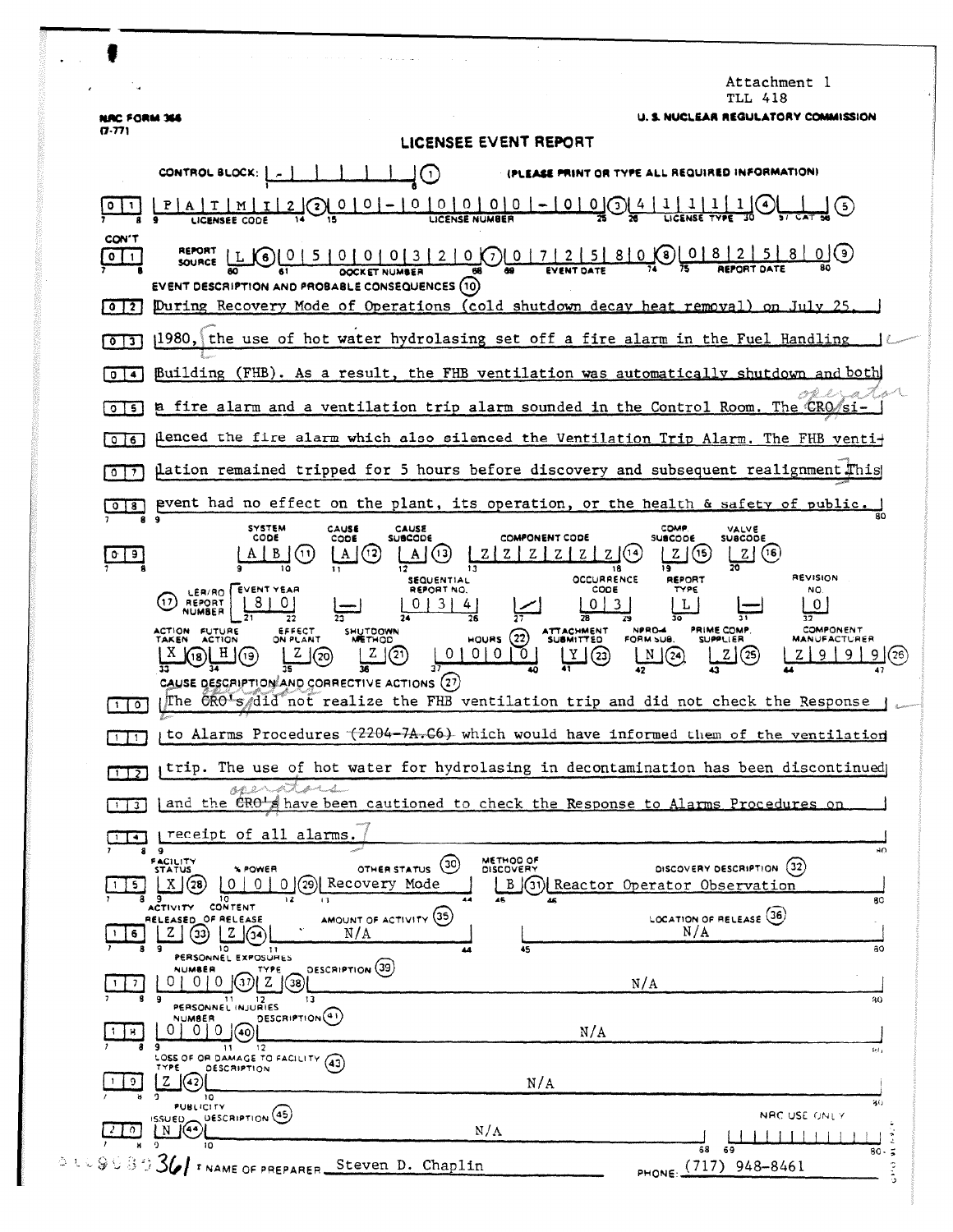Attachment 2 TLL 418

# LICENSEE EVENT REPORT NARRATIVE REPORT

### $TM-2$

# LER 80-034/03L-0 EVENT DATE  $-$  July 25, 1980

### I. EXPLANATION OF OCCURRENCE

At 1800 hours on July 25, 1980, a fire alarm was received in the Unit 2 Control Room from the 305 foot elevation of the Fuel Handling Building (FHB). The alarm was noted and silenced. An immediate investigation determined the alarm actuation resulted from the use of hot water for hydrolasing during decontamination of the overhead area of the 305 foot elevation.

The automatic action of the fire alarm resulted in tripping the FHB supply and exhaust fans, AH-E-9A & B and AH-E-10A & B, respectively. When the fire alarm annunciator was silenced, this also silenced the FHB supply and exhaust fan trip annunciator. The CROs did not see the fan's visual alarm indication since it was mounted on a back panel; hence, the ventilation trip was not identified and, therefore, was not reset.

At 2300 hours, when the fans were observed to be off, they were restored to the normal lineup (i.e., operational).

This event was not a violation of any Limiting Condition of Operation in the Unit 2 Interim Recovery Technical Specifications. It is considered reportable, however, under Section 6.9.1.9(b), due to an inadvertent entry into the action statement of Section 3.9.1 2(a).

#### II. CAUSE OF THE OCCURRFNCR

The CRO responded to the alarm he could see, which was the fire alarm, and failed to realize the other consequences of this alarm. The CRO did not check the Response to Alarms Procedures (2204-7A.C6), which noted that the ventilation would be tripped upon receipt of the fire alarm.

#### III. CIRCUMSTANCES SURROUNDING THE OCCURRENCE

At the time of the occurrence, the Unit 2 facility was in a long-term cold shutdown state. The reactor decay heat was being removed via natural circulation to the "A" steam generator which is operating in a 'steaming' mode. Throughout the event, there was no Loss of Natural Circulation heat removal in the RCS System.

### IV. CORRECTIVE ACTIONS TAKEN OR TO BE TAKEN

### IMMEDIATE

The fans were off 5 hours when it was discovered that they were tripped. They were restarted and the ventilation system was returned to its normal lineup.